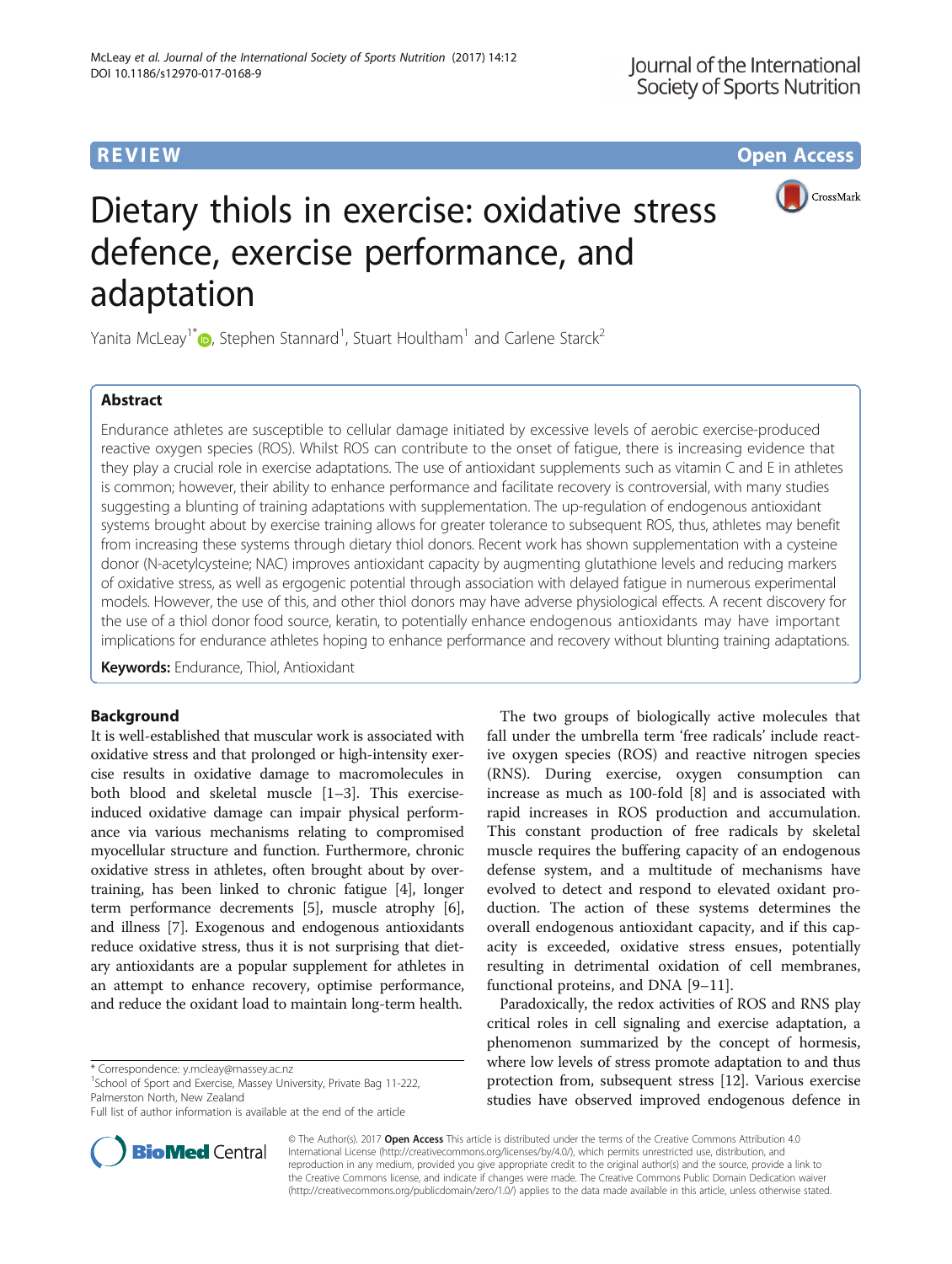rodents following training [[13](#page-5-0)–[17\]](#page-5-0), along with reduced ROS production at the same absolute exercise workload during following training [\[18](#page-5-0)]. However, at very high concentrations, ROS can move beyond being advantageous, and have detrimental effects on performance. During heavy endurance training, endogenous antioxidant capacity cannot meet the increasingly high ROS generation, resulting in a state of oxidative stress and subsequent cellular damage [[19](#page-5-0)]. Dietary supplementation with antioxidants in this situation may be beneficial; however, the exact 'balance' of (exogenous) antioxidant supplementation to ROS levels that may enhance performance without blunting adaptive pathways is currently unknown. Commonly supplemented antioxidants include the well-known vitamins such as C and E, and in recent times, research concerning the effects of these on exercise performance in humans has grown considerably, producing equivocal results [\[20](#page-5-0)–[24](#page-5-0)]. While acute administration in humans may potentially enhance performance [[25](#page-5-0)], the majority of studies suggest no benefit [\[23, 26](#page-5-0)–[30\]](#page-5-0). Furthermore, there is concern that chronic supplementation may blunt the free radical-driven adaptive effects of training by interfering with the essential endogenous antioxidant response to ROS [\[31, 32](#page-5-0)]. More recently, the thiol donors' glutathione, cysteine, and taurine, have generated interest for the improvement of exercise recovery and performance, with their potential to boost endogenous antioxidant defence in a way that generalized antioxidants cannot. However, the use of these is limited by poor supplement bioavailability and several side effects [\[33, 34\]](#page-5-0). This has created a niche for the advent of palatable, digestible, and tolerated dietary thiol sources. In this review we focus on the emergence of thiols as antioxidant supplements for the endurance athlete, the current research surrounding their ergogenic potential and benefits, and recent efforts to produce a high-cysteine food source.

# Antioxidant supplementation, exercise performance, and adaptation

While research into the effect of common dietary antioxidants on acutely reducing free-radical load is well documented in humans, evidence of any exercise performance or adaptation benefits are equivocal [[20](#page-5-0)–[23](#page-5-0), [30, 31](#page-5-0), [35](#page-5-0)–[38\]](#page-5-0). Few studies have observed performance benefits as a result of supplementing with specific dietary antioxidants [\[37\]](#page-5-0) and many well controlled studies in this area have found no performance benefit [[21](#page-5-0)–[23, 39](#page-5-0)–[42\]](#page-5-0). It has been suggested that antioxidant supplementation may only improve performance when endogenous levels are already depleted, and after reaching normal concentrations, no further benefit is seen [[35](#page-5-0)]. Similarly, antioxidant supplementation does not appear to benefit recovery time following acute exercise [[43](#page-5-0)–[46\]](#page-5-0), with only a limited number of studies showing

minor recovery benefits [[30](#page-5-0), [47\]](#page-5-0). On the other hand, there is an increasing body of work that has shown that ingestion of specific foods, high in antioxidant compounds can accelerate recovery [[44, 48](#page-5-0), [49\]](#page-5-0). Both cherries [\[44](#page-5-0), [48\]](#page-5-0) and blueberries [\[49](#page-5-0)] seem to expedite the recovery of muscular force following strenuous eccentric work. However, whether this is due to the antioxidant capabilities of the foods, or the polyphenolics is a point of contention. Our previous work [\[49\]](#page-5-0) seems to infer the latter.

A number of published studies to date indicate that supplementation with common dietary antioxidants may actually be detrimental to athletic performance by blunting the adaptive effect of exercise training [\[31](#page-5-0), [50](#page-5-0)–[52](#page-5-0)]. These adaptations, including upregulated endogenous defense, muscle protein synthesis, and mitochondrial biogenesis, are important for improved exercise capacity and recovery. Dietary antioxidants such as vitamins C and E are generally required in very small amounts, working with endogenous antioxidants to maintain or re-establish redox homeostasis [[53\]](#page-6-0). However, these general antioxidants non-specifically scavenge all free radicals, regardless of their source; hence increased intake may affect various pathways including cellular signaling pathways that are important for exercise adaptation. In contrast, endogenous antioxidant systems are a complex and compartmentalized network that involve controlled and localized production of specific ROS [\[54\]](#page-6-0). These ROS are uniquely balanced by endogenous antioxidants to levels where cellular signaling can still be carried out. In athletes, disruption of this system by over-supplementation with generalized exogenous antioxidants can result in blunted signaling pathways [\[31, 38, 50\]](#page-5-0). This in turn can compromise recovery and attenuate exercise adaptations, negatively affecting performance.

In addition to their effect on adaptive pathways, at high levels, exogenous antioxidants can promote oxidation, contributing to acute decrements in exercise performance. For example, vitamin C can react with metal ions released from exercise-induced tissue damage, giving rise to harmful hydroxyl radicals [\[55\]](#page-6-0), and vitamin E can become a free radical itself when it reacts with a free radical [\[56\]](#page-6-0), damaging lipid membranes if it is not converted back to its reduced form. Following acute eccentric induced muscle injury in young men, Childs et al. [[57\]](#page-6-0) found increased oxidative stress and tissue damage supplementation with vitamin C and a cysteine derivative n-acytylcysteine (NAC), compared to a placebo. Similarly, in ultraendurance (Ironman™) competitors, vitamin C or E supplementation prior to racing significantly elevated markers of oxidative stress and showed significant decreases in antioxidant enzyme activity post- race, compared with no supplementation [[58](#page-6-0)]. For a more comprehensive review on the various dietary antioxidants that can form a prooxidant state, please refer to Yordi et al. [\[59\]](#page-6-0).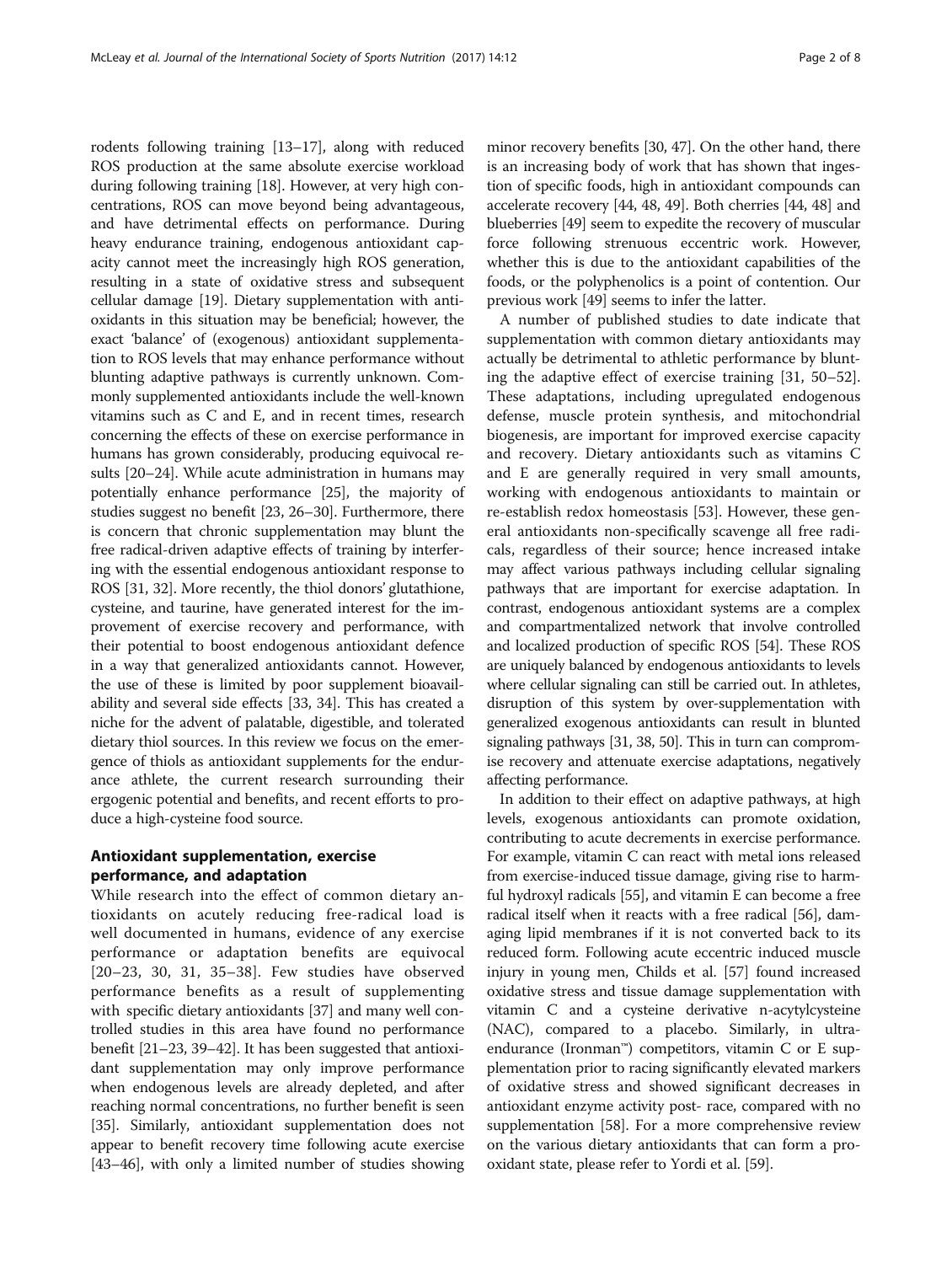In contrast to exogenous antioxidants, high levels of endogenous antioxidants do not appear to contribute to oxidative stress. Rather, it is depleted levels that can give rise to an oxidant state [\[60](#page-6-0)]. It could therefore be suggested that consuming dietary sources of endogenous antioxidant precursors, such as thiol donors, may enhance exercise performance and recovery without the negative effects associated with exogenous antioxidant supplementation.

# Thiols

# Antioxidant capacity

Thiols, molecules that contain a sulfhydyl (SH) side chain group, act as antioxidants, stabilizing free radicals by accepting their unpaired electron. Methionine and cysteine are two key dietary thiol amino acids that metabolize to the powerful and arguably most important endogenous antioxidant, glutathione (GSH). Adequate levels of GSH are crucial in maintaining reductionoxidation (redox) balance within body tissues with the ratio of reduced to oxidized glutathione (GSH/GSSG) being a primary indicator of redox state. A higher ratio of GSH to GSSG suggests a reductive environment where ROS levels are kept at homeostatic levels, whereas a low GSH to GSSG ratio is indicative of oxidative stress [[61\]](#page-6-0). It is cysteine that gives GSH its antioxidant activity; as cysteine is also rate limiting to its formation, dietary cysteine, or its precursor amino acid methionine, is crucial for maintaining endogenous antioxidant defense. In addition to GSH, dietary thiols have the ability to increase levels of taurine, another powerful thiol antioxidant, via the cysteine sulfinic acid pathway (Fig. 1).

Various studies using thiol donor supplementation have shown positive effects on the up-regulation of endogenous antioxidants and antioxidant enzyme activity. For example, administration of the cysteine-donor N-acetyl cysteine (NAC) in humans significantly increases blood [[62](#page-6-0)–[64](#page-6-0)] and muscle [[65](#page-6-0), [66](#page-6-0)] GSH levels, and in vitro studies show methionine supplementation to have beneficial effects on GSH hepatocyte concentrations [\[67\]](#page-6-0). Furthermore, NAC has been shown to increase taurine levels in skeletal muscle [\[68](#page-6-0)].

### Exercise performance

While it appears that excessive intakes of common dietary antioxidants may contribute to oxidative stress [[56](#page-6-0), [69](#page-6-0)], there is no published literature to suggest high levels of endogenous thiol antioxidants to have the same effect. Exercise appears to significantly alter GSH and taurine tissue levels, and supplementing with thiol donors has been shown to attenuate this [[70](#page-6-0)]. Reduced markers of oxidative damage have been seen post-exercise with thiol supplementation [\[71](#page-6-0)], suggestive of reduced ROS levels. Thus, in contrast to the well-researched vitamins C and E, several human studies have suggested that the observed ergogenic effect of thiol donors such as NAC is due to improved endogenous defense systems [\[72, 73](#page-6-0)].

Perhaps due to potential toxicity associated with methionine supplementation, to our knowledge no published studies have looked into the use of methionine on

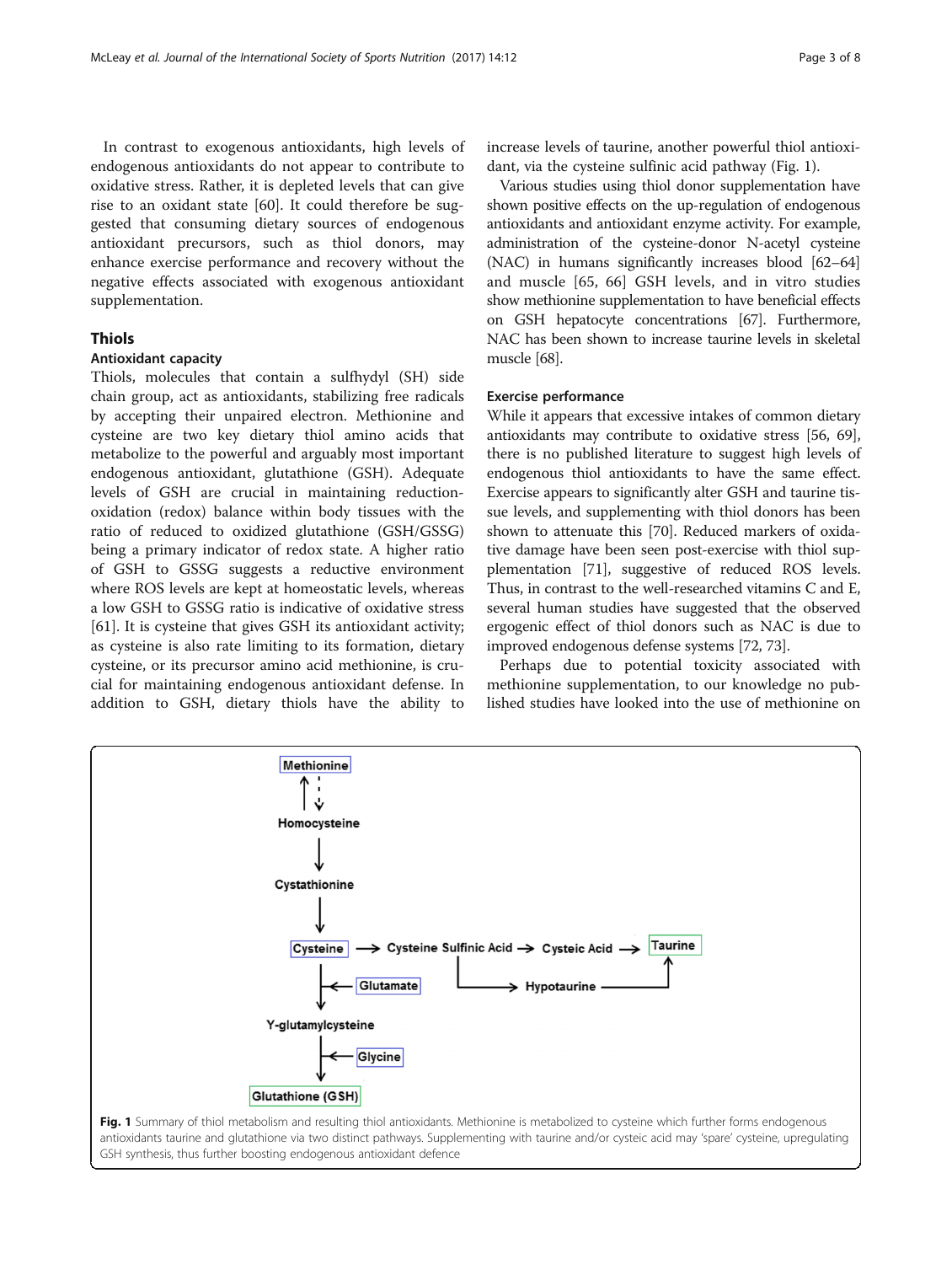exercise performance in either humans or animals. Similarly, as an isolated supplement, L-cysteine has been shown to elicit toxic effects in several animal studies [[74](#page-6-0)–[76](#page-6-0)]. Because of this, the majority of studies looking at cysteine supplementation on endogenous antioxidant up-regulation use NAC, which endogenously cleaves cystine into two cysteine molecules [\[77\]](#page-6-0). Additionally, studies that use exogenous forms of GSH are not common as it is primarily degraded to its constituent amino acids [[78\]](#page-6-0). Exogenous taurine supplementation however, has shown some promising results on increasing time to fatigue during exhaustive exercise by up to 50% in rodents, and time to  $VO_{2max}$  in men [\[79](#page-6-0)–[81\]](#page-6-0). Therefore, increasing GSH and taurine levels within the body via thiol donors may benefit athletes.

In rats, NAC infusion at 150 mg.kg−<sup>1</sup> was found to increase tolerance to respiratory loading, while also attenuating a decrease in diaphragm GSH [\[82](#page-6-0)]. Similarly in humans, the same infusion rate of NAC during electrical stimulation of the ankle dorsiflexors was shown to increase force output by 15% compared to placebo [\[83](#page-6-0)]. Furthermore, Medved and colleagues [\[65](#page-6-0)] found that infusing NAC (150 mg.kg<sup>-1</sup>) into endurance trained men prior to a fatiguing cycling protocol gave rise to a 26.3% increase in time to exhaustion at 92%  $VO<sub>2</sub>$ max compared to placebo; although in other research from the same group [[73\]](#page-6-0), cycling time to fatigue was not affected by an infusion of 125 mg.kg−<sup>1</sup> , despite an attenuation in the reduction of GSH. In contrast to these studies, Matuszaczak et al. [[84](#page-6-0)] found an infusion of 150 mg.kg <sup>−</sup><sup>1</sup> to have no effect on force production during sustained maximal handgrip contractions compared to placebo. It did however inhibit GSH oxidation.

A role for taurine has been implicated in virtually every body tissue, with the highest concentrations found within skeletal and cardiac muscle [[85\]](#page-6-0). Maintaining adequate taurine is important for endurance athletes, as taurine also plays crucial roles in muscle contraction and relaxation [[86](#page-6-0)], lipid metabolism [\[87](#page-6-0)], and potentially muscle protein synthesis [\[88\]](#page-6-0). Furthermore, a possible 'sparing' of GSH has been observed with taurine supplementation [[89](#page-6-0)], suggesting indirect redox-balancing roles. While several earlier studies, using taurine-containing energy drinks, observed a combination of taurine and caffeine to enhance exercise performance above that of caffeine alone [\[90, 91](#page-6-0)], it is only more recently that isolated taurine has been used in exercise research. Several studies have shown that two weeks of taurine supplementation in rats elicits 50% [[81, 92](#page-6-0)] and 34% [\[79](#page-6-0)] greater time to exhaustion during treadmill running compared to non-supplemented (control) animals. The impact of taurine supplementation on human exercise performance is less clear. In recreationally trained men, taurine supplementation prior to cycling to  $VO<sub>2max</sub>$  reduced oxidative stress markers in plasma post-cycle, and also significantly increased time to exhaustion at  $VO<sub>2max</sub>$  and maximal workload [[80](#page-6-0)]. Similarly, in trained runners taurine ingestion prior to a 3-km time trial significantly improved performance [\[93\]](#page-6-0). In contrast however, Rutherford et al. [\[94\]](#page-6-0) found acute ingestion of taurine to have no effect on time-trial performance in well-trained cyclists, although it did appear to significantly increase fat oxidation during submaximal cycling at the same absolute work rate.

Overall, the effect of thiol donors on human performance appear to vary, probably due to vast methodological differences including exercise protocol, dosage amount, length of time, and subject training status. However, if the provision of precursors for endogenous antioxidants, such as NAC for GSH and/or taurine, enables the body to regulate to optimal levels its own antioxidant defence mechanism, this may be preferable to the use of general exogenous antioxidants such as vitamins C and E.

#### Exercise and adaptation

In addition to performance, the ability to improve physical capacity over time is of utmost importance for athletes. The human body has the ability to adapt to exercise stressors, allowing for a greater tolerance to a subsequent similar workload, and relies on various ROS-mediated signaling pathways to do so. At low levels, exercise-induced ROS play a critical role in skeletal muscle adaptation [[95](#page-6-0)] by up-regulating various cytokines and protein kinases such as tumor necrosis factor alpha (TNF- $\alpha$ ) [\[96\]](#page-6-0) and mitogen-activated protein kinases (MAPK) [[97](#page-6-0)] that work to signal increases in mitochondrial density and number, endogenous antioxidants, and assist in muscle protein synthesis [[98](#page-6-0), [99](#page-6-0)]. Certain studies have observed upregulated endogenous antioxidants and antioxidant enzymes, specifically superoxide dismutase (SOD) and glutathione peroxidase (GPx) following endurance training [[18](#page-5-0), [100](#page-6-0)], and well trained athletes appear to have higher base-line levels of these enzymes, as well as GSH [\[101](#page-6-0)]. Additionally, while muscle protein breakdown is stimulated during exercise, protein synthesis is increased during recovery through ROS signaling [\[102\]](#page-6-0). The use of common antioxidants vitamins C and E prior to exercise have been shown to mitigate ROS signaling pathways, resulting in the blunting of such adaptations [\[31, 36](#page-5-0), [50](#page-5-0)–[52\]](#page-5-0).

While exogenous antioxidants may attenuate training adaptations, there is no literature to suggest that increasing endogenous antioxidants has this effect. Rather, a recent study [\[103\]](#page-6-0) in cyclists undergoing strenuous physical training observed improved physiological adaptation with a week of oral NAC while several other studies [[72](#page-6-0), [104](#page-6-0)] have found increased signaling cytokines such as TNF-α with NAC supplementation compared to a placebo, despite improved performance. This suggests that NAC may contribute to exercise adaptation by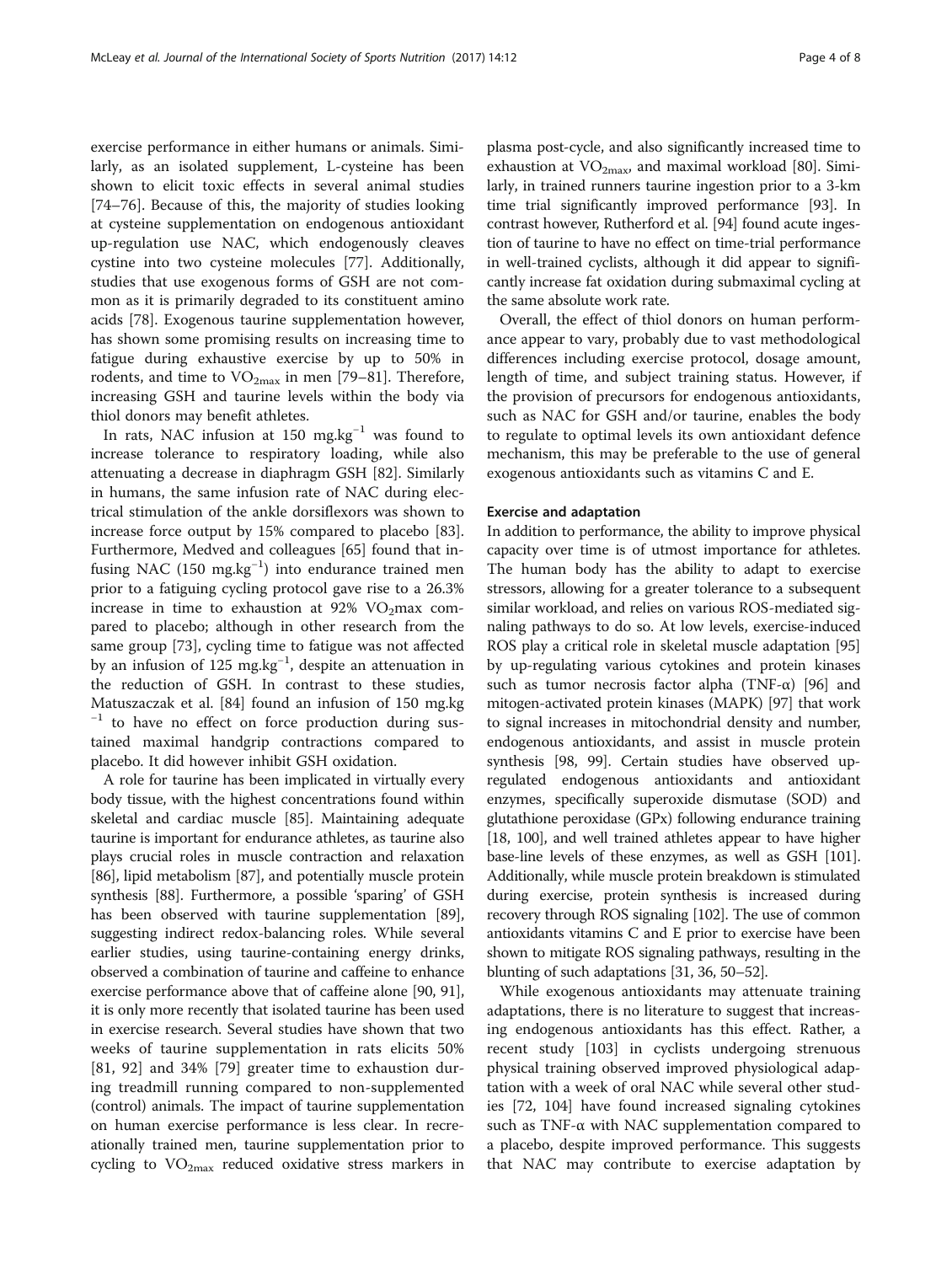increasing levels of the various signaling molecules. As opposed to oral supplementation however, studies using direct infusion of NAC appear to attenuate the increase in these signaling molecules [[105, 106\]](#page-6-0). Thus it is important to consider the method of administration when analyzing effect. Whilst NAC appears to upregulate endogenous antioxidants in those who have depleted levels, in healthy individuals, high doses may have prooxidant effects [[107](#page-6-0)–[109\]](#page-7-0). Furthermore, in some individuals, oral [\[110\]](#page-7-0) and systemically administered [\[83\]](#page-6-0) NAC can be poorly tolerated. Little research exists on taurine's effect on exercise adaptions; however, taurine appears to have potent cytoprotective roles in skeletal muscle [[88](#page-6-0), [111\]](#page-7-0). Various studies have shown taurine depletion or attenuation of its transport to reduce muscle function and increase atrophy [[112\]](#page-7-0). In addition, several studies have observed a reduction in eccentric-induced muscle damage [[113\]](#page-7-0) and oxidative stress [[113, 114\]](#page-7-0) following taurine supplementation, suggesting its potential role in recovery via reducing initial tissue damage.

Additional research into the effects of long term use of thiol donors is necessary; however, early observations suggest that they may be useful as ergogenic aids for endurance athletes without attenuating useful adaptations.

#### A future of thiols as ergogenic aids

Despite their potential benefits, the use of supplementary thiol donors to improve endogenous antioxidant status may not necessarily be the ideal way to enhance performance and recovery. As previously mentioned, high intakes of NAC in healthy individuals may have pro-oxidant effects [[107](#page-6-0)–[109](#page-7-0)], and both oral [\[110\]](#page-7-0) and systemically administered [\[83\]](#page-6-0) NAC can be poorly tolerated. Similarly, while methionine supplementation has been shown to increase GSH levels in those with sub-optimal levels [[115](#page-7-0), [116](#page-7-0)], excess intakes in healthy individuals may increase homocysteine levels which has been shown to contribute to cardiovascular disease and several mental health disorders [[117, 118](#page-7-0)]. Therefore, alternative dietary sources of thiols may provide a safer option for athletes and others.

#### Food-based thiol donors

Keratin is found in tissues including hair, skin, nails, and feathers, and is comprised of cysteine-based disulfide bonds. While necessary for structural purposes, these strong linkages between cysteine residues render keratin indigestible to humans and thus unavailable for absorption. However, hydrolysed keratin, through either acid or alkaline hydrolysis vastly improves digestibility [\[119](#page-7-0)] and sets this protein up as a potential thiol source. High in cysteic acid, a metabolite of cysteine, keratin hydrolysate may directly increase taurine levels; indeed, a recent study in rats [[120\]](#page-7-0) observed increased liver taurine following four weeks of keratin supplementation, along with the maintenance of GSH levels, suggestive of a sparing effect. A later study tested the same keratin protein in humans over two weeks using a ramped dose protocol. Starting at 10 g of keratin/day (10.g.d<sup>-1</sup>) for three days, the supplementation period finished with an intake of 40  $g.d^{-1}$ ; a level at which there were still no adverse physiological effects reported [[119\]](#page-7-0). These two studies may have implications for the use of keratinbased thiol supplementation in athletes; however, research into this area is scarce.

## Conclusions

Endurance athletes are susceptible to cellular damage initiated by excessive levels of aerobic exercise-produced ROS. Whilst ROS can contribute to the onset of fatigue, there is increasing evidence that they play a crucial role in exercise adaptations. The use of general antioxidant supplements such as vitamin C and E in athletes is common; however, their ability to enhance performance and facilitate recovery is controversial, with many studies suggesting a blunting of training adaptations with chronic supplementation. However, as the up-regulation of endogenous antioxidant systems are brought about by exercise training, athletes may benefit from increasing these systems through dietary thiol donors. While the thiol donors methionine and NAC may increase endogenous antioxidants and antioxidant enzymes, there can be adverse effects associated with their use. Thus, the discovery for the use of hydrolysed keratin to potentially enhance endogenous GSH and taurine may have important implications for athletes hoping to enhance performance and recovery without blunting training adaptation.

#### Abbreviations

GPx: Glutathione peroxidase; GSH: Glutathione (reduced); GSSG: Glutathione (oxidized); H<sub>2</sub>O<sub>2</sub>: Hydrogen peroxide; MAPK: Mitogen-activated protein kinases; NAC: N-acetyl cysteine; RNS: Reactive nitrogen species; ROS: Reactive oxygen species; SOD: Superoxide dismutase; TNF-α: Tumor necrosis factor-alpha

#### Acknowledgements

Not applicable.

#### Funding

Not applicable.

Availability of data and materials Not applicable

#### Authors' contributions

YM, SS, SH & CS contributed to this review. All authors read and approved the final manuscript.

#### Competing interests

The authors declare that they have no competing interests.

#### Consent for publication

Not applicable.

Ethics approval and consent to participate

Not applicable.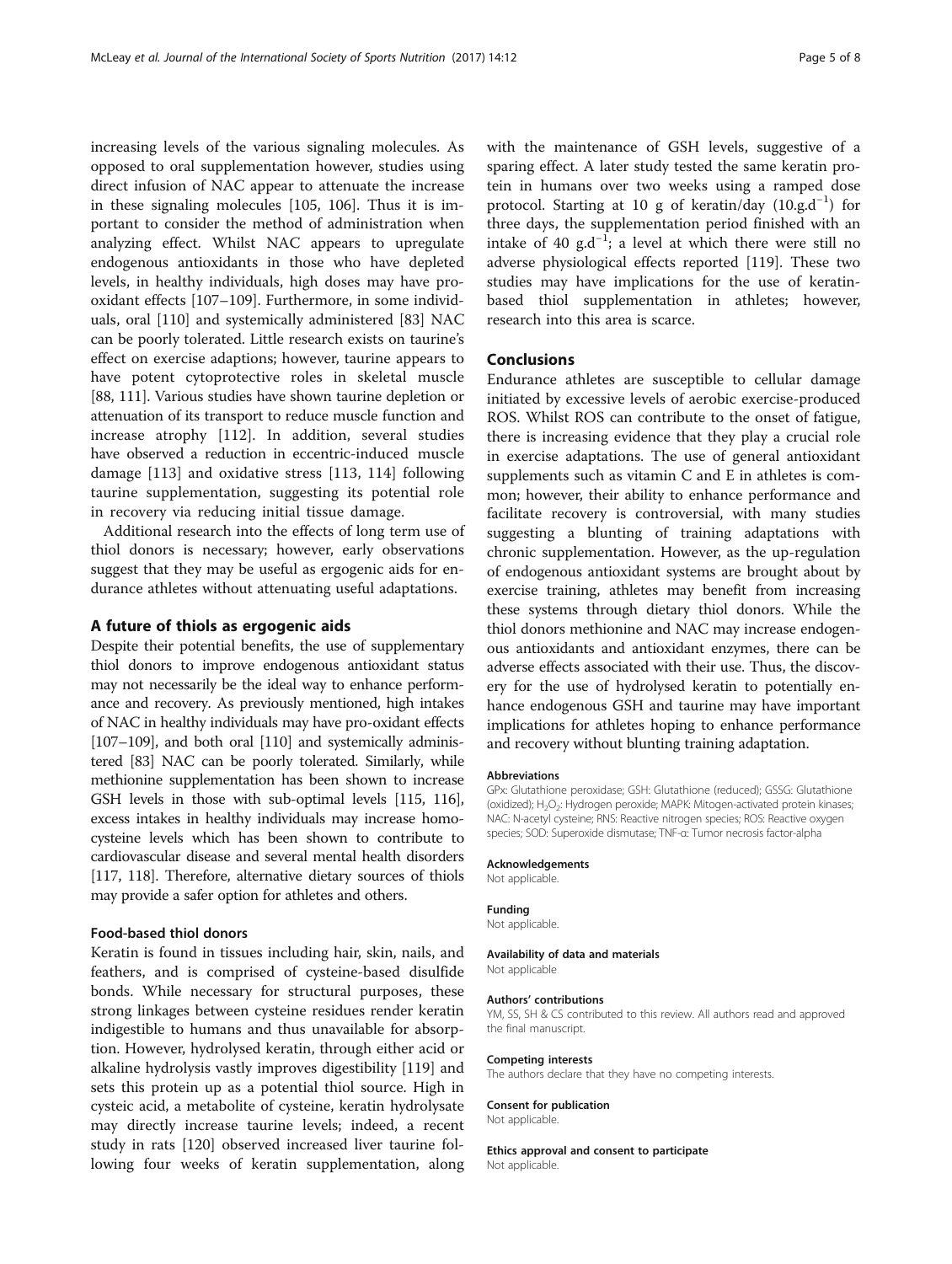# <span id="page-5-0"></span>Publisher's Note

Springer Nature remains neutral with regard to jurisdictional claims in published maps and institutional affiliations.

#### Author details

<sup>1</sup>School of Sport and Exercise, Massey University, Private Bag 11-222, Palmerston North, New Zealand. <sup>2</sup>Massey Institute of Food Science and Technology, Massey University, Palmerston North, New Zealand.

#### Received: 3 September 2016 Accepted: 14 April 2017 Published online: 27 April 2017

#### References

- Powers S, Nelson W, Hudson M. Exercise-induced oxidative stress in humans: cause and consequences. Free Radic Biol Med. 2011;51(5):942–50.
- 2. Smith J. Exercise, training and red blood cell turnover. Sports Med. 1995;19(1):9–31.
- 3. Liu J, et al. Chronically and acutely exercised rats: biomarkers of oxidative stress and endogenous antioxidants. J Appl Physiol. 2000;89(1):21–8.
- 4. Kennedy G, et al. Oxidative stress levels are raised in chronic fatigue syndrome and are associated with clinical symptoms. Free Radic Biol Med. 2005;39(5):584–9.
- 5. Lehmann M, et al. Training-overtraining: influence of a defined increase in training volume vs training intensity on performance, catecholamines and some metabolic parameters in experienced middle-and long-distance runners. Eur J Appl Physiol Occup Physiol. 1992;64(2):169–77.
- 6. Xiao W, Chen P, Dong J. Effects of overtraining on skeletal muscle growth and gene expression. Int J Sports Med. 2012;33(10):846–53.
- 7. Vider J, et al. Acute immune response in respect to exercise-induced oxidative stress. Pathophysiology. 2001;7(4):263–70.
- 8. Gibala M, et al. Tricarboxylic acid cycle intermediate pool size and estimated cycle flux in human muscle during exercise. Am J Physiol Endocrinol Metab. 1998;275(2):235–42.
- Dalle-Donne I, et al. Protein carbonyl groups as biomarkers of oxidative stress. Clin Chim Acta. 2003;329(1):23–38.
- 10. Tsai K, et al. Oxidative DNA damage in human peripheral leukocytes induced by massive aerobic exercise. Free Radic Biol Med. 2001;31(11): 1465–72.
- 11. Mateos R, et al. Determination of malondialdehyde (MDA) by highperformance liquid chromatography in serum and liver as a biomarker for oxidative stress: application to a rat model for hypercholesterolemia and evaluation of the effect of diets rich in phenolic antioxidants from fruits. J Chromatogr B. 2005;827(1):76–82.
- 12. Mattson MP. Hormesis defined. Ageing Res Rev. 2008;7(1):1–7.
- 13. Criswell D, et al. High intensity training-induced changes in skeletal muscle antioxidant enzyme activity. Med Sci Sports Exerc. 1993;25(10):1135–40.
- 14. Hollander J, et al. Superoxide dismutase gene expression is activated by a single bout of exercise in rat skeletal muscle. Pfluegers Archiv. 2001;442(3):426–34.
- 15. Higuchi M, et al. Superoxide dismutase and catalase in skeletal muscle: adaptive response to exercise. J Gerontol. 1985;40(3):281–6.
- 16. Powers S, et al. Influence of exercise and fiber type on antioxidant enzyme activity in rat skeletal muscle. Am J Phys Regul Integr Comp Phys. 1994; 266(2):375–80.
- 17. Leeuwenburgh C, et al. Aging and exercise training in skeletal muscle: responses of glutathione and antioxidant enzyme systems. Am J Phys Regul Integr Comp Phys. 1994;267(2):439–45.
- 18. Miyazaki H, et al. Strenuous endurance training in humans reduces oxidative stress following exhausting exercise. Eur J Appl Physiol. 2001;84(1-2):1–6.
- 19. Steinbacher P, Eckl P. Impact of oxidative stress on exercising skeletal muscle. Biomolecules. 2015;5(2):356–77.
- 20. Hoogerwerf A, Hoitink A. The influence of vitamin C administration on the mechanical efficiency of the human organism. Int Z Angew Physiol. 1963;20(2):164–72.
- 21. Keren G, Epstein Y. The effect of high dosage vitamin C intake on aerobic and anaerobic capacity. J Sports Med Phys Fitness. 1980;20(2):145–8.
- 22. Keith R, Merrill E. The effects of vitamin C on maximum grip strength and muscular endurance. J Sports Med Phys Fitness. 1983;23(3):253–6.
- 23. Sharman I, Down M, Sen R. The effects of vitamin E and training on physiological function and athletic performance in adolescent swimmers. Br J Nutr. 1971;26(02):265–76.
- 24. Roberts L, et al. Vitamin C consumption does not impair training-induced improvements in exercise performance. Int J Sports Physiol Perform. 2011;6(1):58–69.
- 25. Romano-Ely B, et al. Effect of an isocaloric carbohydrate-protein-antioxidant drink on cycling performance. Med Sci Sports Exerc. 2006;38(9):1608–16.
- 26. Yfanti C, et al. Antioxidant supplementation does not alter endurance training adaptation. Med Sci Sports Exerc. 2010;42(7):1388–95.
- 27. Akova B, et al. Exercise-induced oxidative stress and muscle performance in healthy women: role of vitamin E supplementation and endogenous oestradiol. Eur J Appl Physiol. 2001;84(1-2):141–7.
- 28. Shephard R, et al. Vitamin E, exercise, and the recovery from physical activity. Eur J Appl Physiol Occup Physiol. 1974;33(2):119–26.
- 29. Bryer S, Goldfarb A. Effect of high dose vitamin C supplementation on muscle soreness, damage, function, and oxidative stress to eccentric exercise. Int J Sport Nutr Exerc Metab. 2006;16(3):270–80.
- 30. Thompson D, et al. Prolonged vitamin C supplementation and recovery from demanding exercise. Int J Sport Nutr Exerc Metab. 2001;11(4):466–81.
- 31. Gomez-Cabrera M, et al. Oral administration of vitamin C decreases muscle mitochondrial biogenesis and hampers training-induced adaptations in endurance performance. Am J Clin Nutr. 2008;87(1):142–9.
- 32. Ristow M, et al. Antioxidants prevent health-promoting effects of physical exercise in humans. Proc Natl Acad Sci. 2009;106(21):8665–70.
- 33. Zhang H, Forman H, Choi J. Gamma-glutamyl transpeptidase in glutathione biosynthesis. Methods Enzymol. 2005;401:468–83.
- 34. Go Y-M, Jones D. Cysteine/cystine redox signaling in cardiovascular disease. Free Radic Biol Med. 2011;50(4):495–509.
- 35. Buzina R, Suboticanec K. Vitamin C and physical working capacity. Int J Vitam Nutr Res. 1985;27:157.
- 36. Fischer C, et al. Supplementation with vitamins C and E inhibits the release of interleukin-6 from contracting human skeletal muscle. J Physiol. 2004; 558(2):633–45.
- 37. Simon-Schnass I, Pabst H. Influence of vitamin E on physical performance. Int J Vitam Nutr Res. 1987;58(1):49–54.
- 38. Wadley G, McConell G. High-dose antioxidant vitamin C supplementation does not prevent acute exercise-induced increases in markers of skeletal muscle mitochondrial biogenesis in rats. J Appl Physiol. 2010;108(6):1719–26.
- 39. Satoshi S, et al. Exercise-induced lipid peroxidation and leakage of enzymes before and after vitamin E supplementation. Int J Biochem. 1989;21(8):835–8.
- 40. Lawrence J, et al. Effects of alpha-tocopherol acetate on the swimming endurance of trained swimmers. Am J Clin Nutr. 1975;28(3):205–8.
- 41. Nieman D, et al. Influence of vitamin C supplementation on oxidative and immune changes after an ultramarathon. J Appl Physiol. 2002;92(5):1970–7.
- 42. Gomes E, et al. Effect of vitamin supplementation on lung injury and running performance in a hot, humid, and ozone-polluted environment. Scand J Med Sci Sports. 2011;21(6):452–60.
- 43. Close G, et al. Ascorbic acid supplementation does not attenuate postexercise muscle soreness following muscle-damaging exercise but may delay the recovery process. Br J Nutr. 2006;95(5):976–81.
- 44. Howatson G, et al. Influence of tart cherry juice on indices of recovery following marathon running. Scand J Med Sci Sports. 2010;20(6):843–52.
- 45. Bailey D, et al. Oxidative stress, inflammation and recovery of muscle function after damaging exercise: effect of 6-week mixed antioxidant supplementation. Eur J Appl Physiol. 2011;111(6):925–36.
- 46. Avery N, et al. Effects of vitamin E supplementation on recovery from repeated bouts of resistance exercise. J Strength Cond Res. 2003;17(4):801–9.
- 47. Jakemanl P, Maxwell S. Effect of antioxidant vitamin supplementation on muscle function after eccentric exercise. Eur J Appl Physiol Occup Physiol. 1993;67(5):426–30.
- 48. Connolly D, McHugh M, Padilla-Zakour O. Efficacy of a tart cherry juice blend in preventing the symptoms of muscle damage. Br J Sports Med. 2006;40(8):679–83.
- 49. McLeay Y, et al. Effect of New Zealand blueberry consumption on recovery from eccentric exercise-induced muscle damage. J Int Soc Sports Nutr. 2012;9(1):19.
- 50. Paulsen G, et al. Vitamin C and E supplementation hampers cellular adaptation to endurance training in humans: a double‐blind, randomised, controlled trial. J Physiology. 2014;592(8):1887–901.
- 51. Paulsen G, et al. Vitamin C and E supplementation alters protein signalling after a strength training session, but not muscle growth during 10 weeks of training. J Physiol. 2014;592(24):5391–408.
- 52. Gomez-Cabrera M, Ristow M, Viña J. Antioxidant supplements in exercise: worse than useless? Am J Physiol Endocrinol Metab. 2012;302(4):476–7.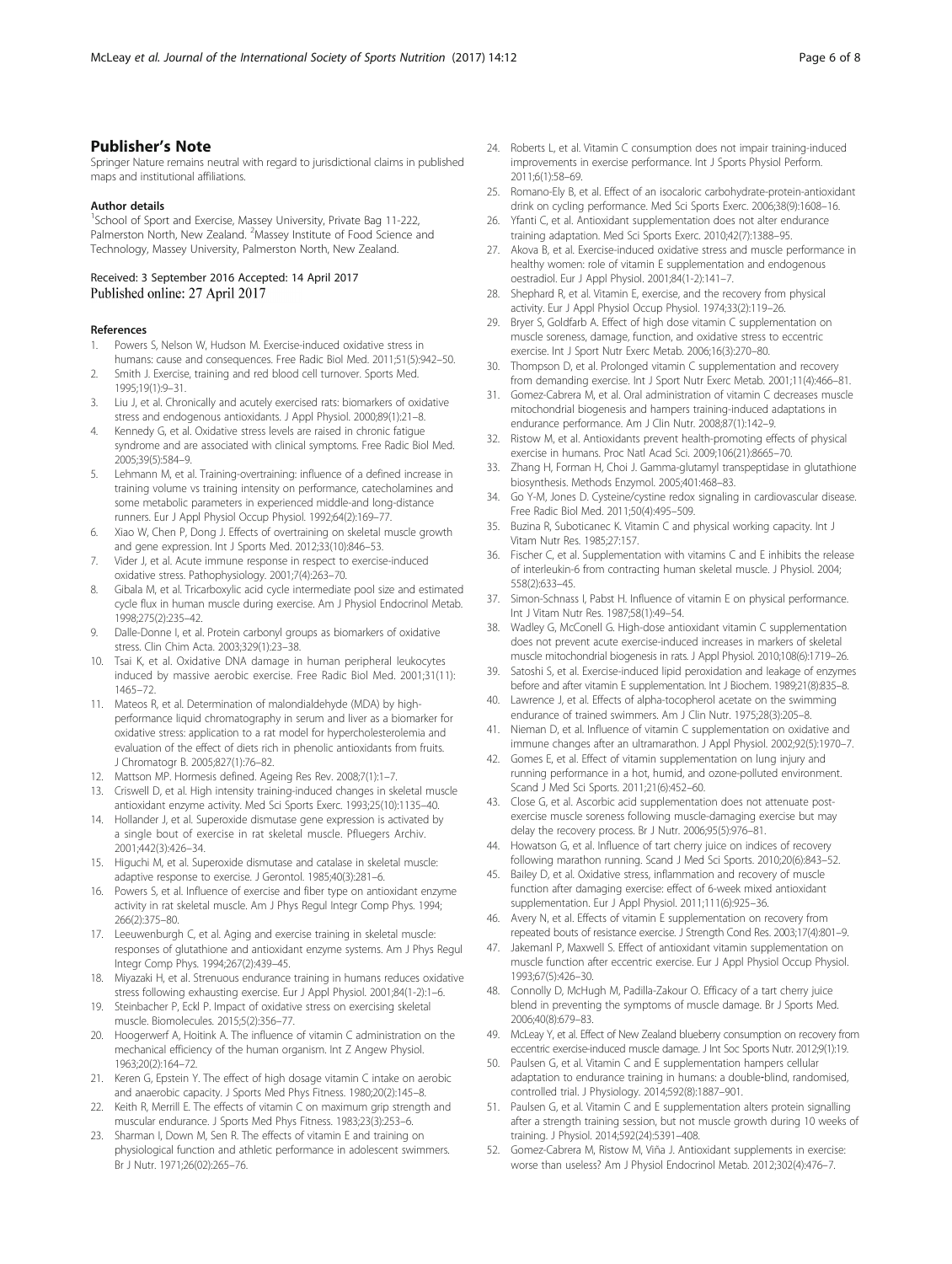- <span id="page-6-0"></span>53. Fang Y, Yang S, Wu G. Free radicals, antioxidants, and nutrition. Nutrition. 2002;18(10):872–9.
- 54. Powers S, Jackson M. Exercise-induced oxidative stress: cellular mechanisms and impact on muscle force production. Physiol Rev. 2008;88(4):1243–76.
- 55. Halliwell B. Commentary: vitamin C: antioxidant or pro-oxidant in vivo? Free Radic Res. 1996;25(5):439–54.
- 56. Cillard J, et al. α-Tocopherol prooxidant effect in aqueous media: increased autoxidation rate of linoleic acid. J Am Oil Chem Soc. 1980;57(8):252–5.
- 57. Childs A, et al. Supplementation with vitamin C and N-acetyl-cysteine increases oxidative stress in humans after an acute muscle injury induced by eccentric exercise. Free Radic Biol Med. 2001;31(6):745–53.
- 58. Knez W, Jenkins D, Coombes J. Oxidative stress in half and full Ironman triathletes. Med Sci Sports Exerc Sci. 2007;39(2):283–8.
- 59. Yordi E et al. Antioxidant and pro-oxidant effects of polyphenolic compounds and structure-activity relationship evidence. Nutrition, Well-Being and Health. Croatia: InTech; 2012: p. 23-48.
- 60. Hayes J, Mclellan L. Glutathione and glutathione-dependent enzymes represent a co-ordinately regulated defence against oxidative stress. Free Radic Res. 1999;31(4):273–300.
- 61. Jones D. Redox potential of GSH/GSSG couple: Assay and biological significance. Methods Enzymol. 2002;348:93–112.
- 62. Herzenberg L, et al. Glutathione deficiency is associated with impaired survival in HIV disease. Proc Natl Acad Sci. 1997;94(5):1967–72.
- 63. Holmay M, et al. N-acetylcysteine boosts brain and blood glutathione in gaucher and Parkinson's diseases. Clin Neuropharmacol. 2013;36(4):103–6.
- 64. Bridgeman M, et al. Cysteine and glutathione concentrations in plasma and bronchoalveolar lavage fluid after treatment with N-acetylcysteine. Thorax. 1991;46(1):39–42.
- 65. Medved I, et al. N-acetylcysteine enhances muscle cysteine and glutathione availability and attenuates fatigue during prolonged exercise in endurancetrained individuals. J Appl Physiol. 2004;97(4):1477–85.
- 66. Michailidis Y, et al. Thiol-based antioxidant supplementation alters human skeletal muscle signaling and attenuates its inflammatory response and recovery after intense eccentric exercise. Am J Clin Nutr. 2013;98(1):233–45.
- 67. Wang S, et al. Methionine and cysteine affect glutathione level, glutathionerelated enzyme activities and the expression of glutathione S-transferase isozymes in rat hepatocytes. J Nutr. 1997;127(11):2135–41.
- 68. Terrill J, et al. Increasing taurine intake and taurine synthesis improves skeletal muscle function in the mdx mouse model for Duchenne Muscular Dystrophy. J Physiol. 2016;594(11):3095–110.
- 69. Duarte T, Lunec J. Review: when is an antioxidant not an antioxidant? a review of novel actions and reactions of vitamin C. Free Radic Res. 2005; 39(7):671–86.
- 70. Kerksick C, Willoughby D. The antioxidant role of glutathione and N-acetylcysteine supplements and exercise-induced oxidative stress. J Int Soc Sports Nutr. 2005;2(2):1.
- 71. Silva L, et al. N-acetylcysteine supplementation and oxidative damage and inflammatory response after eccentric exercise. Int J Sport Nutr. 2008;18(4): 379–88.
- 72. Cobley J, et al. N-Acetylcysteine's attenuation of fatigue after repeated bouts of intermittent exercise: practical implications for tournament situations. Int J Sport Nutr Exerc Metab. 2011;21(6):451–61.
- 73. McKenna MJ, et al. N-acetylcysteine attenuates the decline in muscle Na+, K + -pump activity and delays fatigue during prolonged exercise in humans. J Physiol. 2006;576(1):279–88.
- 74. Hayden P, Stevens J. Cysteine conjugate toxicity, metabolism, and binding to macromolecules in isolated rat kidney mitochondria. Mol Pharmacol. 1990;37(3):468–76.
- 75. Karlsen R, et al. Morphological changes in rat brain induced byl-cysteine injection in newborn animals. Brain Res. 1981;208(1):167–80.
- 76. Dilger R, et al. Excess dietary L-cysteine, but not L-cystine, is lethal for chicks but not for rats or pigs. J Nutr. 2007;137(2):331–8.
- 77. Whillier S, et al. Role of N-acetylcysteine and cystine in glutathione synthesis in human erythrocytes. Redox Rep. 2009;14(3):115–24.
- 78. Meister A. Glutathione deficiency produced by inhibition of its synthesis, and its reversal; applications in research and therapy. Pharmacol Ther. 1991;51(2):155–94.
- 79. Yatabe Y, et al. Effects of taurine administration in rat skeletal muscles on exercise. J Orthop Sci. 2003;8(3):415–9.
- 80. Zhang M, et al. Role of taurine supplementation to prevent exerciseinduced oxidative stress in healthy young men. Amino Acids. 2004;26(2): 203–7.
- 81. Miyazaki T, et al. Optimal and effective oral dose of taurine to prolong exercise performance in rat. Amino Acids. 2004;27(3-4):291–8.
- 82. Supinski G, et al. N-acetylcysteine administration alters the response to inspiratory loading in oxygen-supplemented rats. J Appl Physiol. 1997;82(4):1119–25.
- 83. Reid M, et al. N-acetylcysteine inhibits muscle fatigue in humans. J Clin Investig. 1994;94(6):2468–74.
- 84. Matuszczak Y, et al. Effects of N-acetylcysteine on glutathione oxidation and fatigue during handgrip exercise. Muscle Nerve. 2005;32(5):633–8.
- 85. Schaffer SW, et al. Physiological roles of taurine in heart and muscle. J Biomed Sci. 2010;17 Suppl 1:S2.
- 86. Goodman C, et al. Taurine supplementation increases skeletal muscle force production and protects muscle function during and after high-frequency in vitro stimulation. J Appl Physiol. 2009;107(1):144–54.
- 87. Hardison W. Hepatic taurine concentration and dietary taurine as regulators of bile acid conjugation with taurine. Gastroenterology. 1978;75(1):71–5.
- 88. Uozumi Y, et al. Myogenic differentiation induces taurine transporter in association with taurine-mediated cytoprotection in skeletal muscles. Biochem J. 2006;394(3):699–706.
- 89. Balkan J, et al. Taurine has a protective effect against thioacetamideinduced liver cirrhosis by decreasing oxidative stress. Hum Exp Toxicol. 2001;20(5):251–4.
- 90. Geiss K, et al. The effect of a taurine-containing drink on performance in 10 endurance-athletes. Amino Acids. 1994;7(1):45–56.
- 91. Alford C, Cox H, Wescott R. The effects of red bull energy drink on human performance and mood. Amino Acids. 2001;21(2):139–50.
- 92. Imagawa T, et al. Caffeine and taurine enhance endurance performance. Int J Sports Med. 2009;30(07):485–8.
- 93. Balshaw T, et al. The effect of acute taurine ingestion on 3-km running performance in trained middle-distance runners. Amino Acids. 2013;44(2): 555–61.
- 94. Rutherford J, Spriet L, Stellingwerff T. The effect of acute taurine ingestion on endurance performance and metabolism in well-trained cyclists. Int J Sport Nutr. 2010;20(4):322–9.
- 95. Powers S, et al. Reactive oxygen species are signalling molecules for skeletal muscle adaptation. Exp Physiol. 2010;95(1):1–9.
- 96. Akimoto T, et al. Exercise stimulates Pgc-1α transcription in skeletal muscle through activation of the p38 MAPK pathway. J Biol Chem. 2005;280(20): 19587–93.
- 97. Li Y-P, Reid MB. Effect of tumor necrosis factor-α on skeletal muscle metabolism. Curr Opin Rheumatol. 2001;13(6):483–7.
- 98. Irrcher I, et al. Regulation of mitochondrial biogenesis in muscle by endurance exercise. Sports Med. 2003;33(11):783–93.
- 99. Wilkinson SB, et al. Differential effects of resistance and endurance exercise in the fed state on signalling molecule phosphorylation and protein synthesis in human muscle. J Physiol. 2008;586(15):3701–17.
- 100. Evelo C, et al. Changes in blood glutathione concentrations, and in erythrocyte glutathione reductase and glutathione S-transferase activity after running training and after participation in contests. Eur J Appl Physiol Occup Physiol. 1992;64(4):354–8.
- 101. Marzatico F, et al. Blood free radical antioxidant enzymes and lipid peroxides following long-distance and lactacidemic performances in highly trained aerobic and sprint athletes. J Sports Med Phys Fitness. 1997;37(4): 235–9.
- 102. Atherton P, Smith K. Muscle protein synthesis in response to nutrition and exercise. J Physiol. 2012;590(5):1049–57.
- 103. Slattery KM, et al. Effect of N-acetylcysteine on cycling performance after intensified training. Med Sci Sports Exerc. 2014;46(6):1114–23.
- 104. Leelarungrayub D, et al. N-acetylcysteine supplementation controls total antioxidant capacity, creatine kinase, lactate, and tumor necrotic factoralpha against oxidative stress induced by graded exercise in sedentary men. Oxidative Med Cell Longev. 2011;2011:329643.
- 105. Trewin AJ, et al. Effect of N-acetylcysteine infusion on exercise-induced modulation of insulin sensitivity and signaling pathways in human skeletal muscle. Am J Physiol Endocrinol Metab. 2015;309(4):E388–97.
- 106. Petersen A, et al. Infusion with the antioxidant N‐acetylcysteine attenuates early adaptive responses to exercise in human skeletal muscle. Acta Physiol. 2012;204(3):382–92.
- 107. Özkan Y, Özkan E, Şimşek B. Plasma total homocysteine and cysteine levels as cardiovascular risk factors in coronary heart disease. Int J Cardiol. 2002;82(3):269–77.